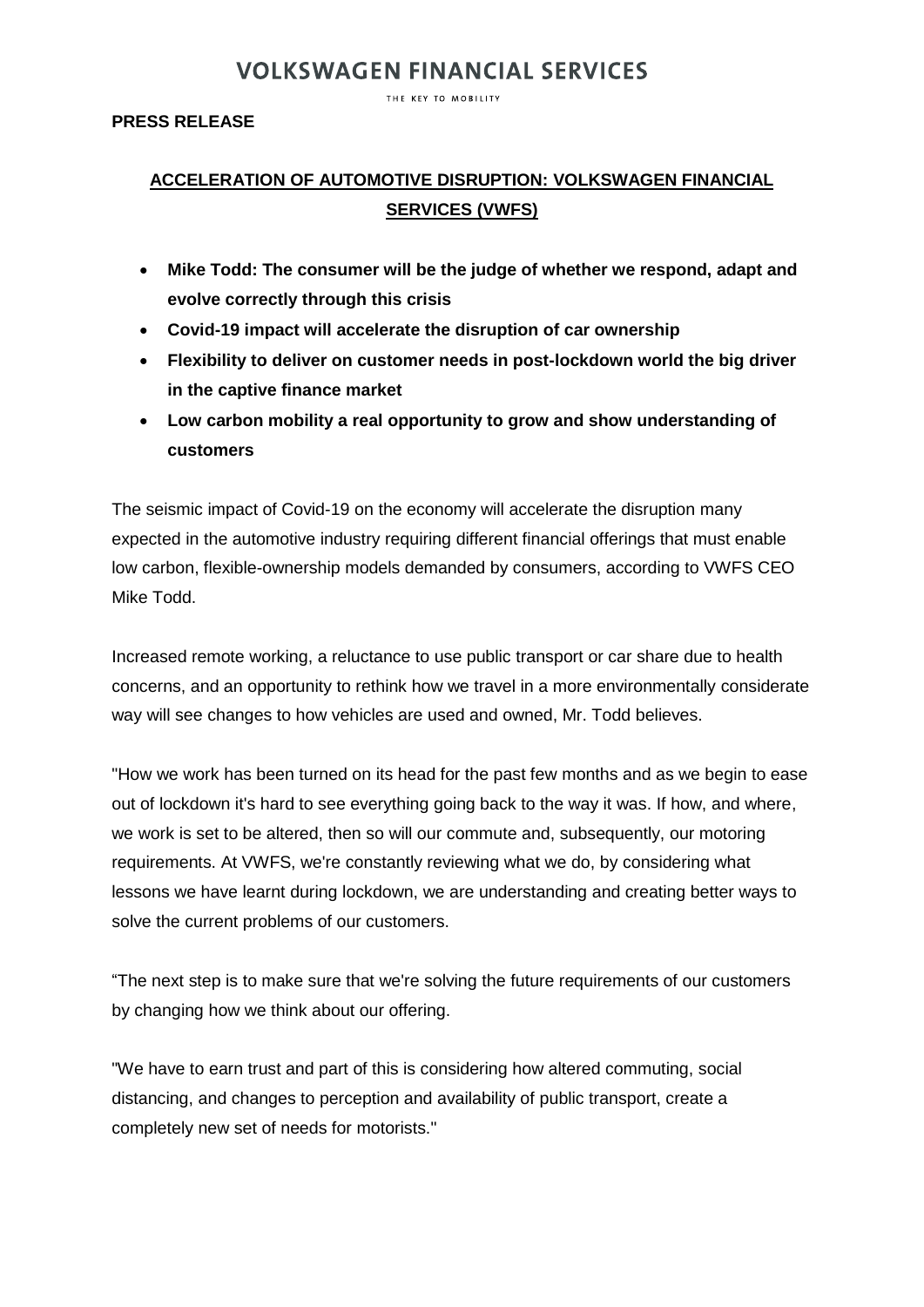THE KEY TO MOBILITY

### **Subscribing to the new definition of ownership**

Mr. Todd said that pre-empting how vehicles are used and owned, such as through the VWFS Rent-a-Car or on a subscription basis via Drover, is key to adapting the potential changes triggered by the Covid-19 pandemic.

"We are constantly looking to shape our products around our customers – and this will be key in not only getting the country moving again but also how both the longer-term social and workplace change will impact individuals.

"The rapidly expanding "sharing economy" has changed the way we think about ownership. This is filtering into all aspects of our lives. Music, clothes, technology, and many more are all moving towards subscription, giving consumers a huge range of options and an on-off switch for their spending. To ensure we truly understand future customer requirements and provide options the consumer wants, we know that we have to fully explore this."

VWFS is already piloting different products and services such as its new direct-to-consumer proposition DRIVE live for Audi and Volkswagen Commercial Vehicles, helping Contract Hire customers to find their next vehicle online from available stock and introduce them to their local franchised dealer.

This initiative will also be expanded to include Volkswagen Passenger Cars, SKODA, and SEAT over the coming months. Additionally, the Rent-a-Car proposition that has been rolled out into a number of Volkswagen and SKODA retailers over the past couple of years will support those customers with their shorter-term needs.

VWFS has also partnered with Drover to offer Volkswagen and SKODA vehicles for customers that want flexibility in their vehicle needs with the ability to cancel and hand back the vehicle at any time. To make these initiatives happen VWFS is already working on offerings such as daily rent, flexible rent, pay-by-phone, digitalisation and a customer portal.

### **Carbon future facilitated by finance**

Mr. Todd also believes that there will be a renewed taste for carbon reduction after emissions fell by up to 31% during lockdown – levels not seen since the 1970s.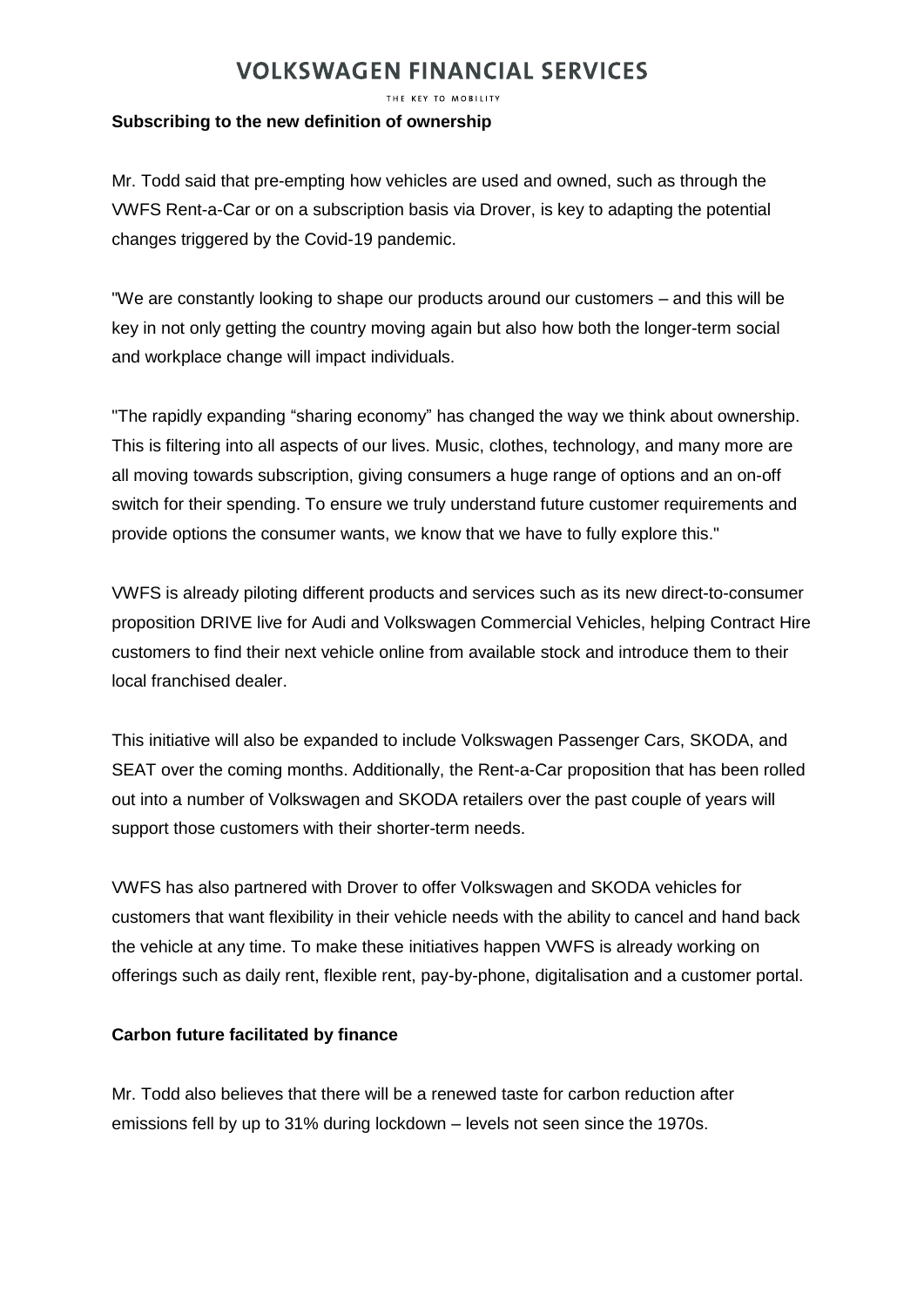THE KEY TO MOBILITY

"The clearer skies and lower pollution levels during lockdown have accelerated our pivot away from a carbon economy, with transport and mobility a clear focus.

"The goal for many consumers is the zero-emissions car. To help consumers make these purchases we are creating new ways to finance with our new Lease&Care package recently released alongside the launch of the ground-breaking Volkswagen ID.3. These changes mean that more people can make the move to an electric car, bringing affordability and flexibility to the consumer. The goal is to make it so that customers don't have to worry about what the vehicle will be worth in a few years, and by choosing the right package, won't have to worry about running costs either.

"At the end of the lease, it should just be a case of handing back the vehicle and getting the latest model in return while keeping their carbon footprint lower. We have to make this process easier and facilitate progress, not be seen as a hurdle.

"Before this crisis, we had a view on where the world was heading. Our journey towards that destination has been accelerated by Covid-19. We have to listen to customers more than ever, learn from our mistakes and be the facilitator of their needs. That means getting ahead of the game to be flexible and quick enough to adapt to the changing climate – like introducing and implementing payment deferrals for new and existing customers during the lockdown.

"The needs of the UK have changed because of Covid-19 and we must support customers through this change whatever the circumstances. We have to constantly learn from our experiences during lockdown and the ongoing pandemic. We have to make everything we do work for the customer. Our business will be judged on its ability to respond, adapt and evolve to and through challenges swiftly and effectively. And the consumer will be the judge."

#### **Ends**

### Information for editors

**Volkswagen Financial Services** is a business division of the Volkswagen AG group of companies and comprise Volkswagen Financial Services AG along with its associated companies, Volkswagen Bank GmbH, Porsche Financial Services, and the financial services